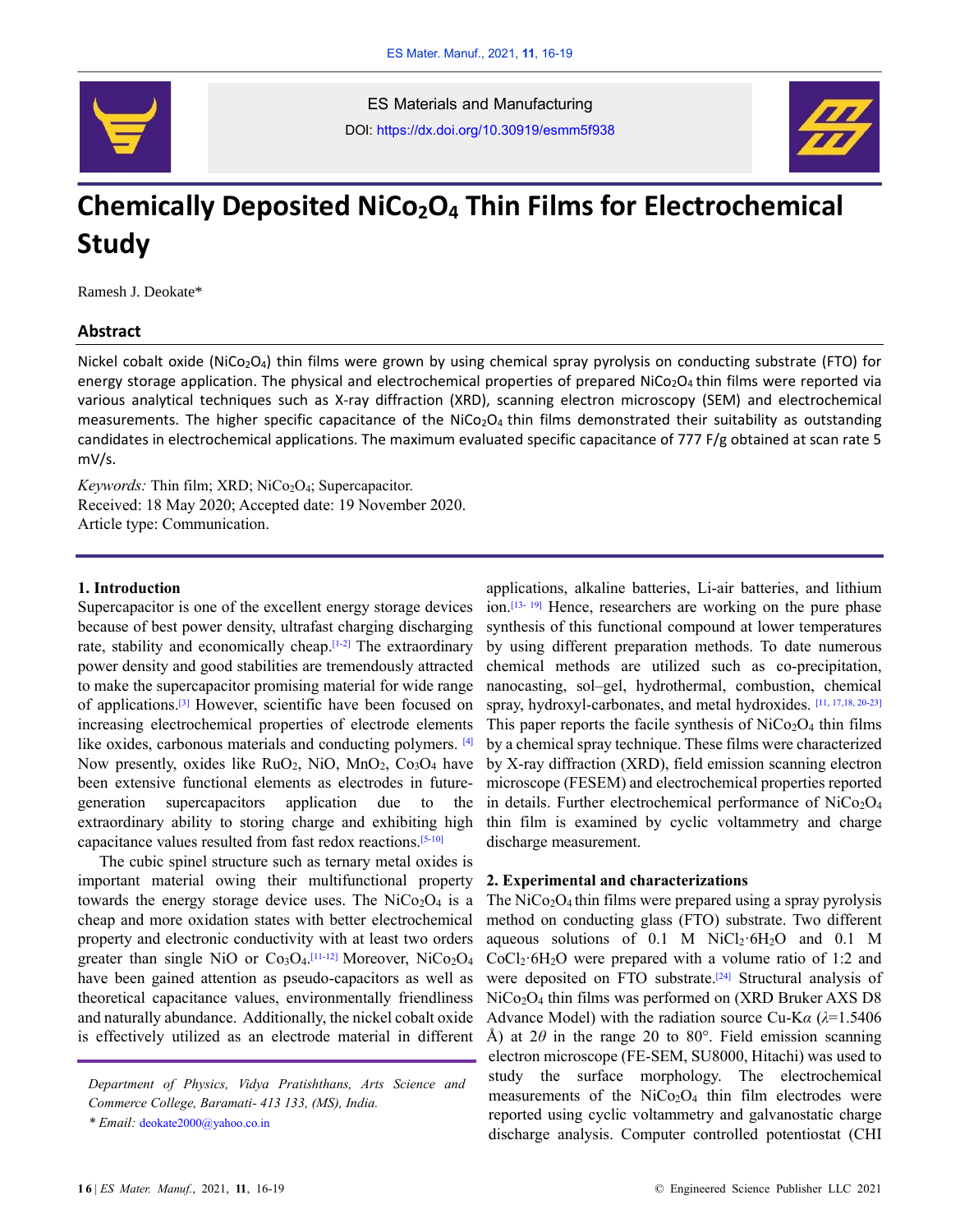# **3. Results and discussion**

In the chemical spray pyrolysis aqueous solutions of nickel and cobalt precursor were sprayed over the FTO coated glass substrates kept at 548 K spray pyrolysis unit. The chemical reaction involved for the formation of  $NiCo<sub>2</sub>O<sub>4</sub>$  film can be presented as:

$$
NiCl_26H_2O + 2CoCl_2.6H_2O \Rightarrow NiCo_2O_4 + 6HCl + H_2 + 14H_2O
$$
 (1)

The NiCo<sub>2</sub>O<sub>4</sub> films synthesized at 548 K were highly adhered to the FTO glass substrate. Further, the structural properties of films were analyzed with the help of X-ray diffractometer as given in Fig. 1. The peaks corresponding to the planes (111) (220) (311) (400) (422) (511) and (440) indicated that  $NiCo<sub>2</sub>O<sub>4</sub>$  has polycrystalline face-centered cubic spinel nature (JCPDS No. 20-0781)<sup>[25]</sup>, the absence of NiO and  $Co<sub>3</sub>O<sub>4</sub>$  characteristic peaks affirming phase-purity of NiCo<sub>2</sub>O<sub>4</sub> crystal. The diffraction peaks of  $NiCo<sub>2</sub>O<sub>4</sub>$  were broad and weak, indicating the small particle size, provide favorable path ways for intercalation/deintercalation of protons or alkali metal cations. The surface morphology of  $NiCo<sub>2</sub>O<sub>4</sub>$  films were studied by FE-SEM, as shown in Fig 2. The morphology obtained for  $NiCo<sub>2</sub>O<sub>4</sub>$  thin film represents smooth surface with smaller grains having uniform particle distribution size between 100–200 nm.



**Fig. 1** The X-ray diffraction pattern of  $NiCo<sub>2</sub>O<sub>4</sub>$  thin film on FTO substrate.

Cyclic voltammetry (CV) is a best technique to analyze the electrochemical performance of any active component. A voltammogram with rectangular shape, displaying large current values, and identical in anodic and cathodic directions, is an indicative of perfect capacitor material. $[7]$  The cyclic voltammograms of  $NiCo<sub>2</sub>O<sub>4</sub>$  thin film deposited at different temperatures is shown in Fig. 3 (a). The CV was measured in aqueous 2M KOH electrolyte in potential window 0 to 0.5 V

at scan rates of 5 to 200 mV s-1 . The shapes of the CV profile deviated from ideal rectangle; clearly signify the pseudocapacitive nature of  $NiCo<sub>2</sub>O<sub>4</sub>$  thin films produced by electrochemical reactions at the electrode surface. It is noticed that the profile of the CV plot does not appear to alter significantly even at large scan rates and the total charge accumulation increases with increasing scan rates. The CV results reveal a good rate performance and excellent capacitive behavior for  $NiCo<sub>2</sub>O<sub>4</sub>$  electrode. Further, it is obvious that current densities obtained in CV plots are directly proportional to the scan rate of CV, signifying ideal capacitive behavior. [26,  $27$ ] Moreover, it is noticed that the separation between the reduction and oxidation peaks becomes larger with the increase in current density as a function of scan rate. This separation in the redox peaks can be attributed to the polarization of the cell under the relatively high scan rate.



**Fig. 2** FE-SEM micrographs of  $NiCo<sub>2</sub>O<sub>4</sub>$  thin film.

The faradic reactions occurring on the  $NiCo<sub>2</sub>O<sub>4</sub>$  electrodes surface during the charge stowage process are responsible for the observation of redox peaks. Furthermore, the two different reversible reactions associated with transitions of  $Ni^{2+}/Ni^{3+}$ and  $Co<sup>3+/Co<sup>4+</sup></sup>$  occurring in the alkaline electrolyte contribute to the redox peaks. The faradic reactions corresponding to the reversible charge stowage mechanism is as follows. [28-29]

$$
NiCo2O4 + H2O \Leftrightarrow NiOOH + 2CoOOH + 2e^-
$$
 (2)  

$$
MOOH + OH^- \Leftrightarrow MO2 + H2O + e^-
$$
 (3)

where M is Co or Ni. It is worthwhile to note that the changes in the valence states from  $Co^{3+}$  to  $Co^{4+}$  and from  $Ni^{2+}$  to  $Ni^{3+}$ in the due course of charge/discharge process are occurring on the material surface, where fast and reversible redox reactions occur. However, the changes in the oxidation states of the material cannot be observed, because the redox potentials of  $Ni^{2+}/Ni^{3+}$  and  $Co^{3+}/Co^{4+}$  transitions during electrochemical reaction are so close that the redox peaks may get overlapped. The specific capacitance  $(C_s)$  was calculated using following relations:

$$
C = \frac{I_{\text{max}}}{\text{d}v/\text{d}t}, C_i = \frac{c}{A} \text{ and } C_s = \frac{C_i}{m}
$$
 (4)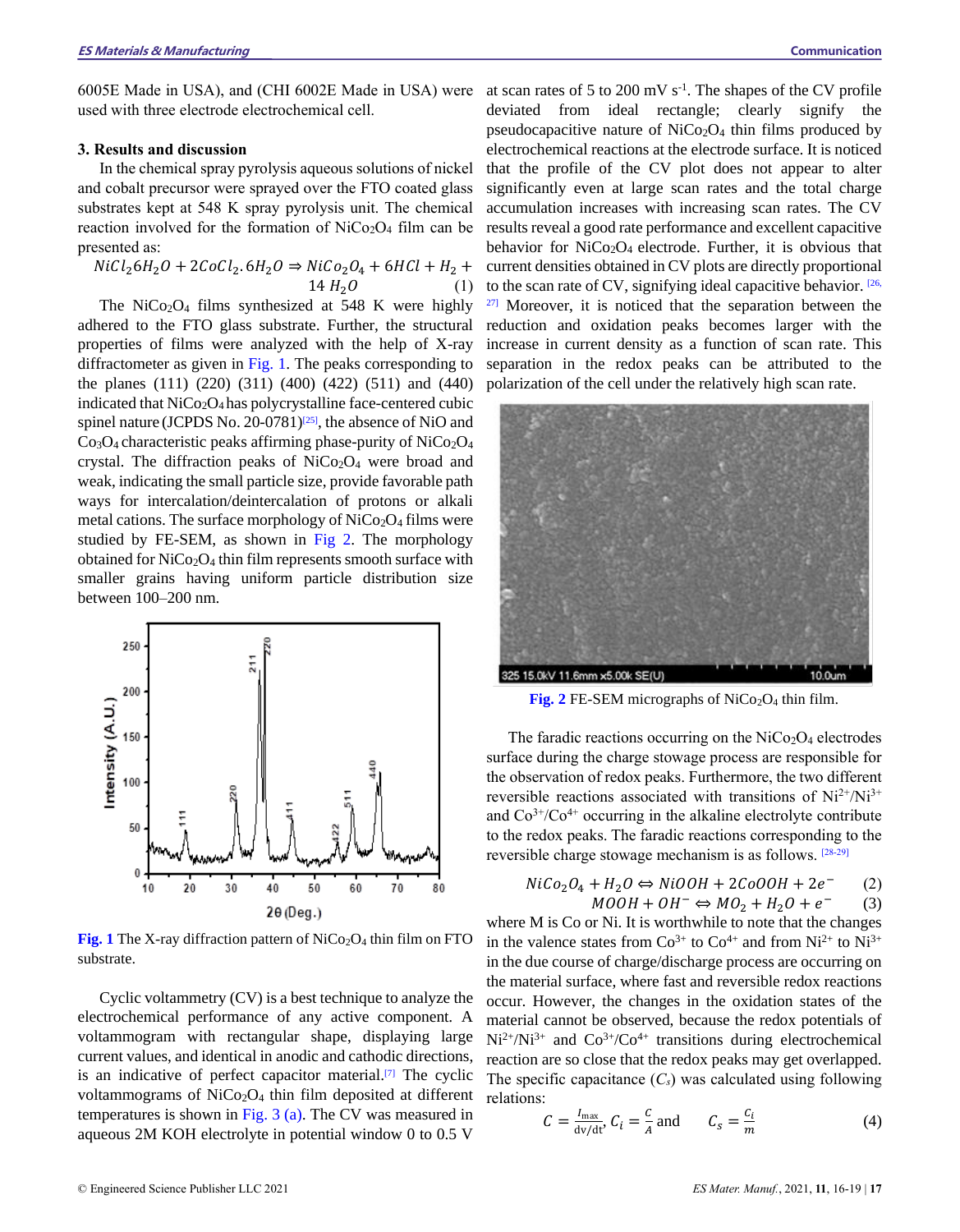where C is the differential capacitance, I is the average current in ampere and  $dV/dt$  is voltage scanning rate,  $C_i$  is the interfacial capacitance, A is the area of active material dipped in the electrolyte, and m is the weight of  $NiCo<sub>2</sub>O<sub>4</sub>$  film dipped in electrolyte. The specific capacitance value found to be 777  $F/g$  at the scan rate 5mV/s for the NiCo<sub>2</sub>O<sub>4</sub> thin film electrode. Fig. 3 (b) shows the variation of specific capacitance and interfacial capacitance with different scan rates. The obtained values of specific and interfacial capacitance are decreased from 777 to 145 F/g and 0.31 to 0.02 F/cm, respectively. The maximum specific capacitance 777 F/g was obtained at the scan rate 5 mV/s. The decrease in capacitance has been attributed to the presence of inner active sites that cannot sustain the redox transitions completely at higher scan rates. This is probably due to the diffusion effect of protons within the electrode. The decreasing trend of the capacitance suggests



**Fig.3** (a) Cyclic voltammogram of  $NiCo<sub>2</sub>O<sub>4</sub>$  thin film at different scan rates in 2 M KOH electrolyte.



**Fig. 3** (b) Variation of specific and interfacial capacitances.

that parts of the surface of the electrode are inaccessible at high charging-discharging rates.<sup>[23]</sup>

Fig. 4 (a) shows the galvanostatic charge–discharge curves of NiCo<sub>2</sub>O<sub>4</sub> electrode in 2 M KOH electrolyte at 1 mA/cm<sup>2</sup> current density. The obtained curve showed particular straight discharge slope and the excellent discharge capabilities. The specific capacitance values are calculated by the following relationship, *i.e.*

$$
C_s = \frac{I \times t_d}{m \times v} \tag{5}
$$

where I (mA), the discharge current density,  $v$  (V), the working potential window, and td (s), the discharge time. A specific capacitance value of 217 F/g was obtained for  $NiCo<sub>2</sub>O<sub>4</sub>$  electrode material. Fig. 4 (b) shows electrochemical impedance spectra in the form of Nyquist plot the NiCo2O4 electrode exhibits a small real axis intercept and negligible semicircle, suggesting a low interfacial resistance between current collector and active material, active material resistance, electrolyte resistance as well as low charge transfer resistance, which is in agreement with the CV analysis.



**Fig. 4** (a) Galvanostatic charge–discharge curves of  $NiCo<sub>2</sub>O<sub>4</sub>$  thin film.



**Fig. 4** (b) The electrochemical impedance spectra of  $NiCo<sub>2</sub>O<sub>4</sub>$ thin film.